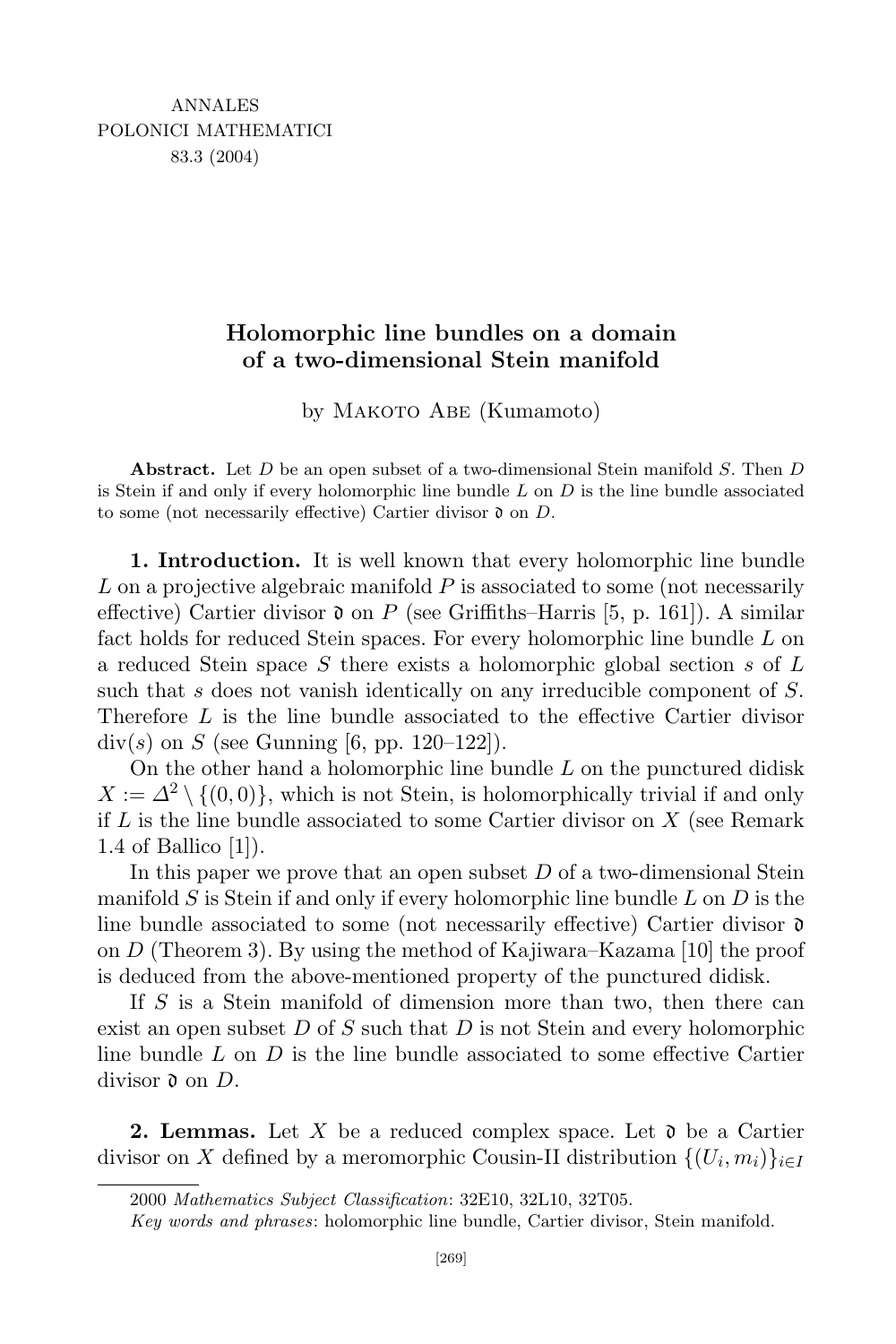## 270 M. Abe

on X. We denote by  $[\mathfrak{d}]$  the holomorphic line bundle on X defined by the cochain  $\{m_i/m_j\} \in Z^1(\{U_i\}_{i \in I}, \mathcal{O}^*)$ . We say that  $[\mathfrak{d}]$  is the *holomorphic line* bundle associated to  $\mathfrak{d}$ .

Let  $\Delta := \{t \in \mathbb{C} \mid |t| < 1\}$ . A holomorphic line bundle L on the punctured didisk  $X := \Delta^2 \setminus \{(0,0)\}\$ is holomorphically trivial if and only if there exists a Cartier divisor  $\mathfrak d$  on X such that  $L = [\mathfrak d]$  (see Remark 1.4 of Ballico [1]). More generally we have the following lemma.

LEMMA 1. Let S be a two-dimensional Stein manifold with  $H^2(S, \mathbb{Z})$  $= 0.$  Let A be a non-empty discrete subset of S. Let L be a holomorphic line bundle on the open set  $S \setminus A$ . Then L is holomorphically trivial if and only if there exists a Cartier divisor  $\mathfrak{d}$  on  $S \setminus A$  such that  $L = [\mathfrak{d}]$ .

*Proof.* Assume that there exists a Cartier divisor  $\mathfrak{d}$  on  $D := S \setminus A$  such that  $L = [\mathfrak{d}]$ . Since D is Cousin-II (see Theorem 8.25 of Hitotumatu [7, p. 174]),  $L = [\mathfrak{d}]$  is holomorphically trivial. The converse is clear.

Let S be a reduced complex space and D an open subset of S. Let  $p$  be a boundary point of D in S. Then we say that D is locally Stein at p if there exists a neighborhood U of p in S such that  $U \cap D$  is Stein. By using the method of the proof of Lemma 11 of Kajiwara–Kazama [10] we prove the following lemma.

LEMMA 2. Let  $S$  be a purely two-dimensional reduced Stein space and D an open subset of S. Assume that for every holomorphic line bundle L on D there exists a Cartier divisor  $\mathfrak d$  on D such that  $L = [\mathfrak d]$ . Then D is locally Stein at every point  $p \in \partial D \setminus Sing(S)$ .

*Proof.* Assume that there exists a point  $p \in \partial D \setminus \text{Sing}(S)$  such that D is not locally Stein at  $p$ . Since  $S$  is Stein, there exist a holomorphic map  $\psi : S \to \mathbb{C}^2$  and a neighborhood W of p such that W is non-singular,  $\psi(W)$  is an open subset of  $\mathbb{C}^2$  and  $\psi|_{W}: W \to \psi(W)$  is biholomorphic (see Grauert–Remmert [4, p. 151]). Take a Stein open subset V of  $\mathbb{C}^2$  such that  $\psi(p) \in V \subseteq \psi(W)$ . Then  $U := \psi^{-1}(V) \cap W$  is a Stein neighborhood of p and  $\psi(U) = V$ . Since D is not locally Stein at p, the open set  $\psi(D \cap U)$  is not Stein. By Lemma 1 of Kajiwara–Kazama [10] (see also the proof of Lemma 11 of [10]) there exist H, P,  $\varepsilon$ ,  $\varphi$  and  $(b_1, b_2)$  with the following properties:

$$
H = \{(w_1, w_2) \in \mathbb{C}^2 \mid |w_1| < 1, |w_2| < 1\}
$$
\n
$$
\cup \{(w_1, w_2) \in \mathbb{C}^2 \mid 1 - 2\varepsilon < |w_1| < 1 + 2\varepsilon, |w_2| < 1 + 2\varepsilon\},
$$
\n
$$
P = \{(w_1, w_2) \in \mathbb{C}^2 \mid |w_1| < 1 + 2\varepsilon, |w_2| < 1 + 2\varepsilon\}, \quad 0 < \varepsilon < 1/2,
$$
\n
$$
\varphi : \mathbb{C}^2 \to \mathbb{C}^2 \text{ is a biholomorphic map}, \quad \varphi(H) \subset \psi(D \cap U),
$$
\n
$$
|b_1| \leq 1 - 2\varepsilon, \quad |b_2| = 1, \quad \varphi(b_1, b_2) \in \partial(\psi(D \cap U)).
$$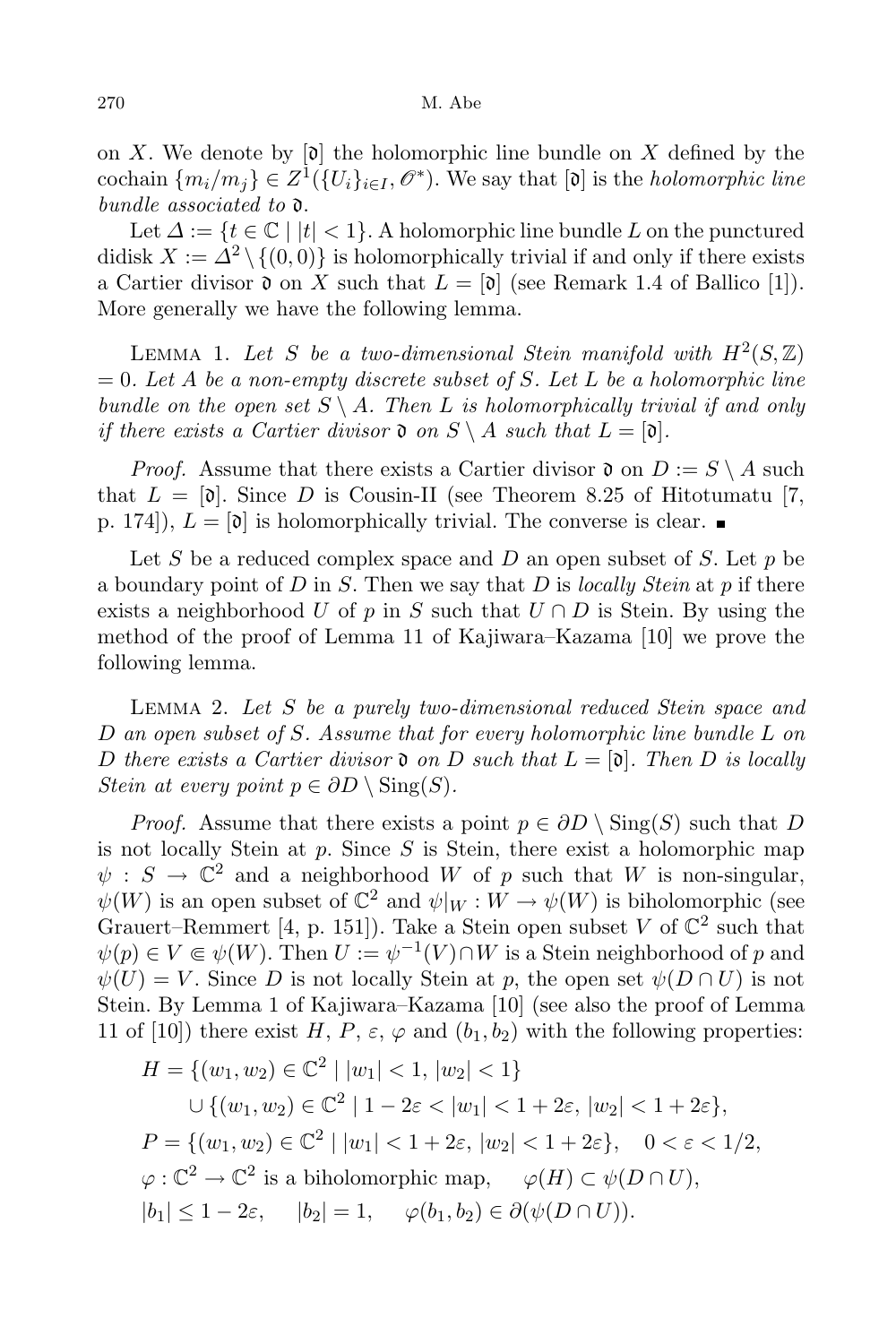Let  $\theta = (\theta_1, \theta_2) := \varphi^{-1} \circ \psi : S \to \mathbb{C}^2$ . Let  $T := \{ |\theta_1| < 1 + 2\varepsilon \}, T_0 := \{ |\theta_2| < \varepsilon \}$  $1 + 2\varepsilon$   $\cap$   $T \cap U$  and  $T_1 := {\vert \theta_2 \vert > 1 + \varepsilon } \cup (T \setminus \overline{U})$ . Then T is a Stein open subset of S and  $\{T_0, T_1\}$  is an open covering of T. The function  $1/(\theta_2 - b_2)$  is holomorphic on  $T_0 \cap T_1$ . Since  $H^1(\{T_0, T_1\}, \mathscr{O}) = 0$ , there exist  $v_i \in \mathscr{O}(T_i)$ ,  $i = 1, 2$ , such that  $1/(\theta_2 - b_2) = v_1 - v_0$  on  $T_0 \cap T_1$ . We define a meromorphic function v on T by the equalities  $v = v_0 + 1/(\theta_2 - \theta_2)$  on  $T_0$  and  $v = v_1$  on  $T_1$ . Then v is holomorphic on  $(\{\theta_2 \neq b_2\} \cap T_0) \cup T_1$ . Let  $D_1 := \{\theta_1 \neq b_1\} \cap D$  and  $D_2 := (({\theta_2 \neq b_2} \cap T) \cup (T \setminus \overline{U})) \cap D$ . Then  ${D_1, D_2}$  is an open covering of D and the function  $v/(\theta_1 - b_1)$  is holomorphic on  $D_1 \cap D_2$ . By assumption there exist invertible meromorphic functions  $g_i$  on  $D_i$ ,  $i = 1, 2$ , such that  $\exp(v/(\theta_1 - b_1)) = g_1/g_2$  on  $D_1 \cap D_2$ . The function  $g'_1 := \exp(-v_0/(\theta_1 - b_1)) g_1$ is meromorphic on  $T_0 \cap D_1$  and  $\exp(1/((\theta_1 - b_1)(\theta_2 - b_2))) = g'_1/g_2$  on  $T_0 \cap D_1 \cap D_2$ . Let  $H_i := \{(w_1, w_2) \in H \mid w_i \neq b_i\}$  and  $P_i := \{(w_1, w_2) \in H \mid w_i \neq b_i\}$  $P \mid w_i \neq b_i$  for  $i = 1, 2$ . Since P is the envelope of holomorphy of H, the open set  $P_i$  is the envelope of holomorphy of  $H_i$  for each  $i = 1, 2$  by Satz 7 of Grauert–Remmert [3] (see Theorem 2.5.9 of Jarnicki–Pflug [8, p. 182]). Since  $H_i \subset \theta(U)$  and  $\theta^{-1}(H_i) \cap U \subset T_0 \cap D_i$  for  $i = 1, 2,$  the function  $f_1 := g'_1 \circ (\theta|_U)^{-1}$  is meromorphic on  $H_1$  and  $f_2 := g_2 \circ (\theta|_U)^{-1}$  is meromorphic on  $H_2$ . By Proposition 3 of Kajiwara–Sakai [11] there exists a meromorphic function  $\tilde{f}_i$  on  $P_i$  such that  $\tilde{f}_i = f_i$  on  $H_i$  for each  $i = 1, 2$ . Since  $f_i$  is invertible on  $H_i$ ,  $\tilde{f}_i$  is also invertible on  $P_i$  by the theorem of identity. We have  $\exp(1/((w_1 - b_1)(w_2 - b_2))) = \tilde{f}_1/\tilde{f}_2$  on  $P_1 \cap P_2$ . This contradicts Lemma 1 because the function  $\exp(1/((w_1 - b_1)(w_2 - b_2))) \in \mathcal{O}^*(P_1 \cap P_2)$ defines a non-trivial holomorphic line bundle on  $P_1 \cup P_2 = P \setminus \{(b_1, b_2)\}\$  (see Lemma 1 of Kajiwara [9] or Serre [12, p. 372]).  $\blacksquare$ 

3. Theorem. We have the following theorem which characterizes a Stein open subset of a two-dimensional Stein manifold.

THEOREM 3. Let S be a two-dimensional Stein manifold and  $D$  an open subset of S. Then the following four conditions are equivalent.

- $(1)$  D is Stein.
- $(2)$  For every holomorphic line bundle L on D there exists an effective Cartier divisor  $\mathfrak d$  on D such that  $L = [\mathfrak d]$ .
- (3) For every holomorphic line bundle L on D there exists a Cartier divisor  $\mathfrak d$  on D such that  $L = [\mathfrak d]$ .
- (4) The image of the natural homomorphism  $H^1(D, \mathcal{O}^*) \to H^1(D, \mathcal{M}^*)$ vanishes.

*Proof.* (3)⇒(1). By Lemma 2 the open set D is locally Stein at every boundary point p of D in S. It follows that D is Stein by the theorem of Docquier–Grauert [2].